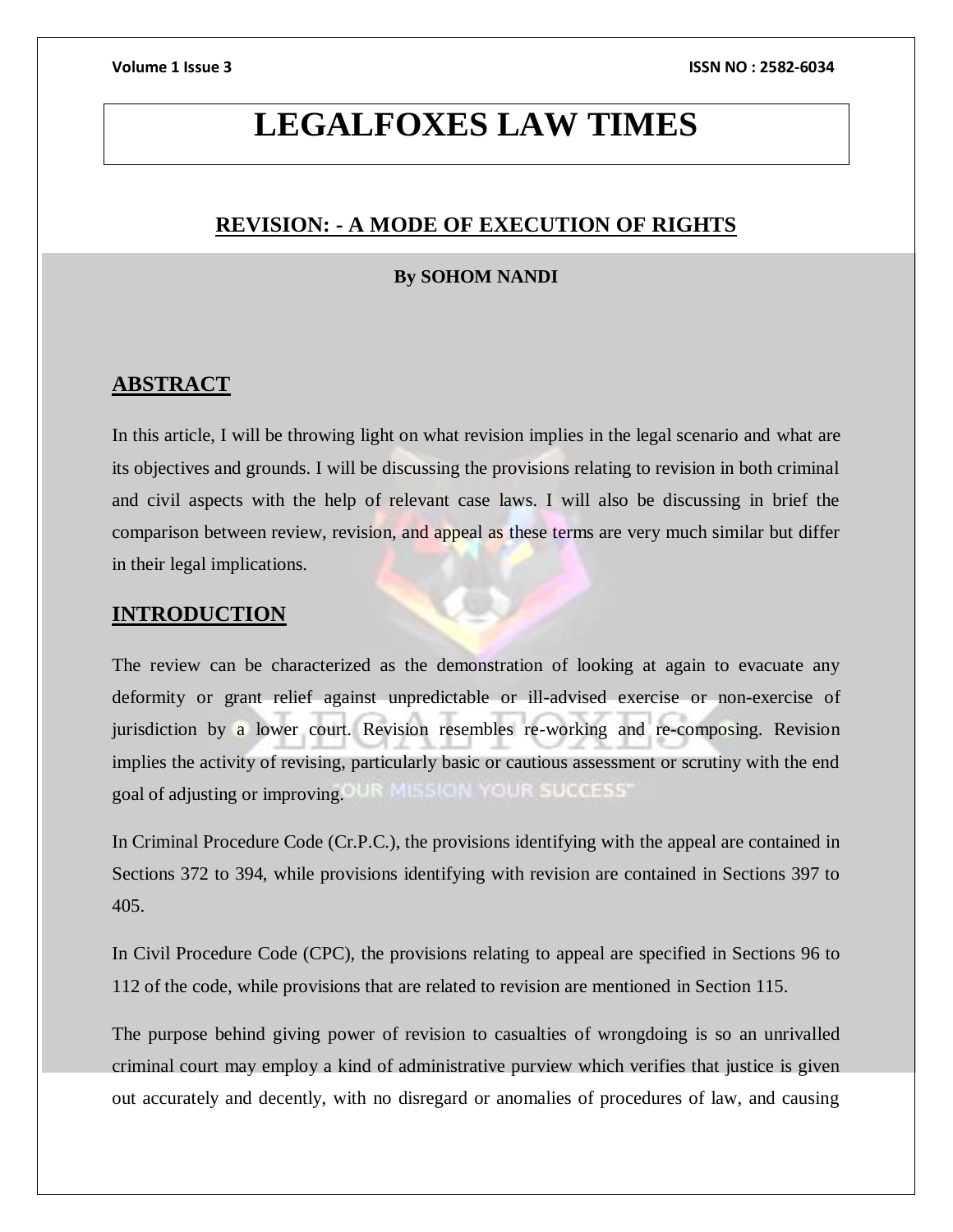#### **Volume 1 Issue 3 ISSN NO : 2582-6034**

pointless weights upon the casualties in question. An impediment to the power of revision would be that it is optional and should just be practiced by a higher court in extraordinary situations where there has been an apparent error of law.In the case of Pranab Kumar v. state of W. B .the Supreme Court held that revisional powers don't make any privilege or right in the litigant, however just save the power of the High Court to see that justice is done as per the perceived guidelines of criminal law, and that subordinate criminal courts don't surpass their jurisdiction or misuse their powers vested in them by the Code Revision is more extensive in sense than an appeal.

It must be noticed that both Revision and Appeals under the Criminal Procedure Code are review procedures. This implies the decisions of lower courts are examined and rectified by the Superior courts in criminal issues. The lower criminal court which has passed the order can review its order under Section 362 of the Code just to address clerical or arithmetical orders.

Interestingly, however, in the Civil Procedure Code, the courts which pass the order or decree have, to a huge degree more extensive capacity to review its order as specified in Section 114 of the Civil Procedure Code. This is unmistakably unique concerning the Criminal Procedure Code where under Section 362 it says that as otherwise provided by this Code or by any other law which is in force, for the time being, no court, when it has signed its judgement or final order disposing of a case, can modify or review the same except to correct a clerical or arithmetical error.

## **OUR MISSION YOUR SUCCESS'**

## **OBJECTIVE AND GROUNDS FOR REVISION AS PER CPC 1908**

#### **OBJECT**

The object behind enabling the High Court with revisional purview is to forestall subjective unlawful or sporadic exercise of jurisdiction by the subordinate court. Under section 115 the High Court is engaged to watch out for the procedures of subordinate courts that the procedures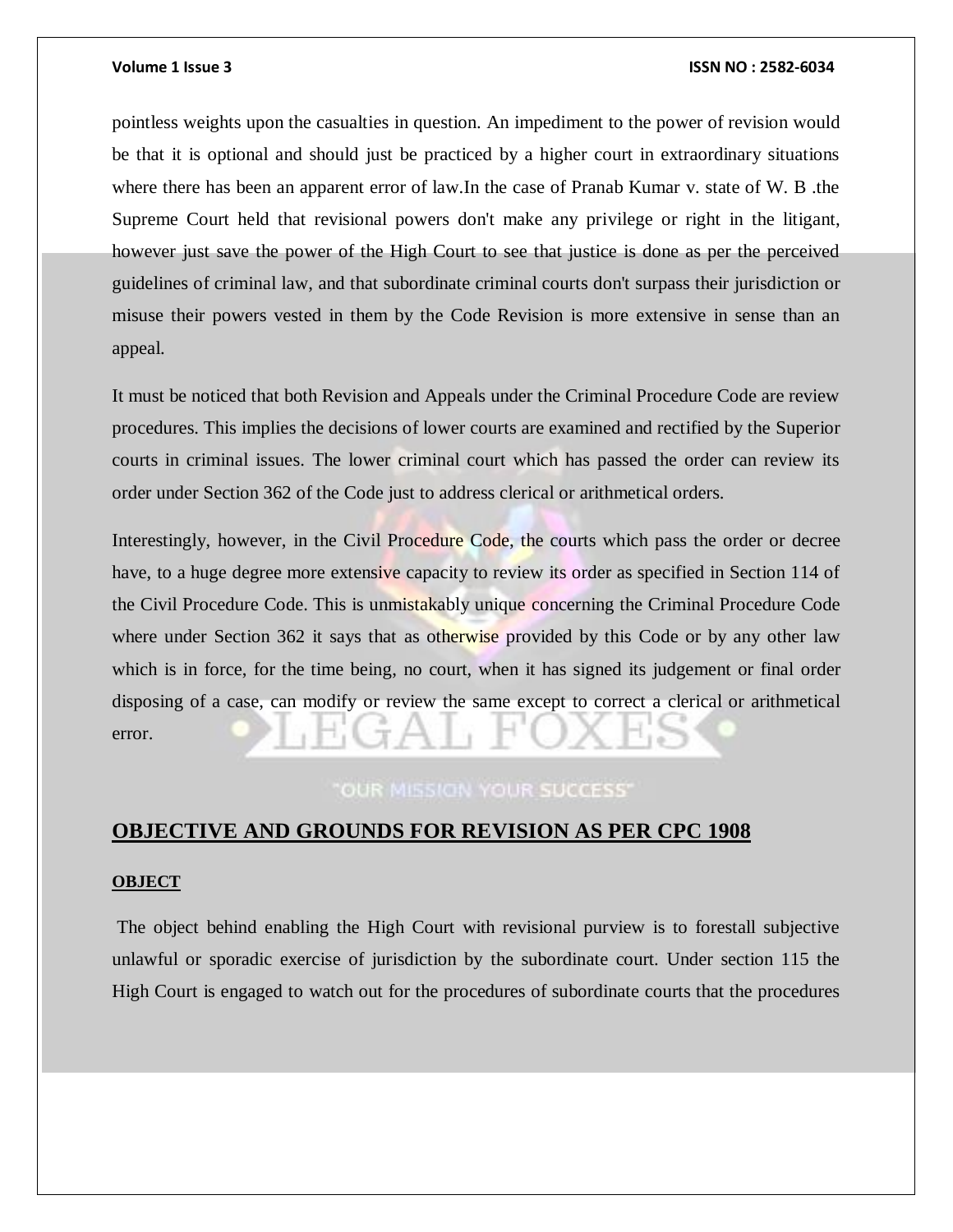#### **Volume 1 Issue 3 ISSN NO : 2582-6034**

are being led as per the law, under its purview for which it is destined for and in furtherance of justice as held on account of <sup>1</sup>Major S.S Khanna v. Brig. F.J. Dillion.

Be that as it may, the appointed authorities of the subordinate court have the outright purview to choose a case and in any event, when they have unfairly chosen a case, they don't submit any "jurisdictional mistake". With the intensity of revision, the High Court can address the jurisdictional blunder when submitted by the subordinate court. The arrangement of correction gives a chance to the abused party to get their non-appealable requests redressed.

## **GROUNDS FOR REVISION**

Section 115 of the Code of Civil Procedure Code sets out all the conditions when the High Court can practice its revisional jurisdiction. They are as follows: -

- The case must be decided.
- The revisional purview is practiced when no appeal lies for the situation decided by the subordinate court.
- The subordinate court has given judgement or order of such case by:
- Exercise of jurisdiction which isn't vested to that court by law., or

## **OUR MISSION YOUR SUCCESS'**

- It has neglected to practice the vested jurisdiction, or
- Illicit exercise of the vested force or with an insignificant anomaly.
- The High Court isn't qualified for a shift or switch the order nor decision of the subordinate court except if such a request is supportive of the gathering who has applied for revision. Likewise, the revisional jurisdiction isn't to be practiced if in that issue appeal lies to the High Court.

l

<sup>&</sup>lt;sup>1</sup> available at https://casemine.com/ (June 18,2020)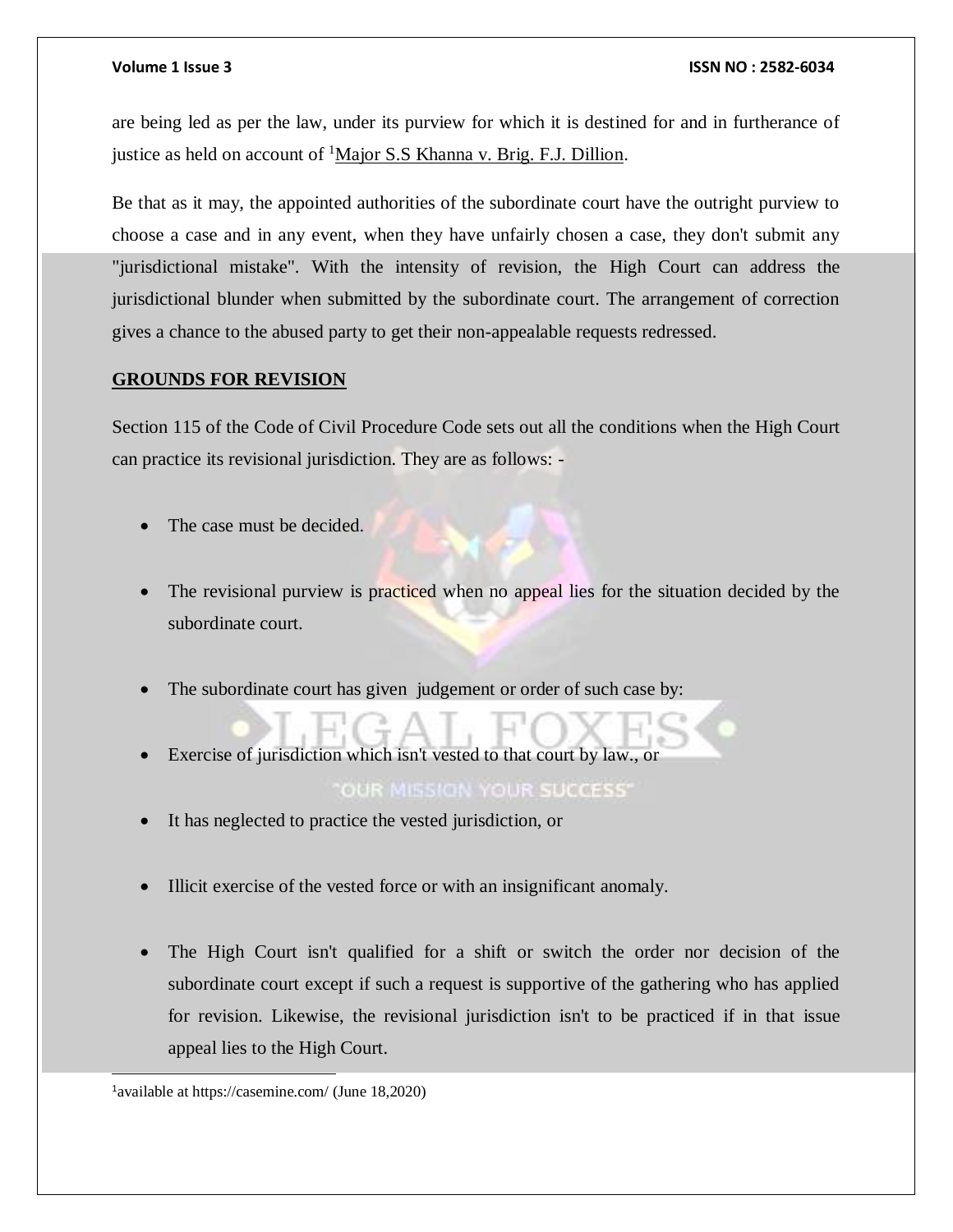Thus, by examining section  $115^2$ , we can see that the revision is done mostly on jurisdictional blunders by the subordinate Court.

## **REVISION UNDER CRPC**

"Revision" has not been characterized in CrPC, notwithstanding, according to Section 397 of  $Cr.P.C.<sup>3</sup>$ , the High Court or any Sessions Judge have been enabled to call for and inspect the records of any proceedings fulfill oneself: with regards to the accuracy, lawfulness, or respectability of any discovering, sentence or request, regardless of whether recorded or passed and with regards to the consistency of any procedures of a sub-par court.

In addition, they have the forces to coordinate the execution of any sentence or a request to be suspended. However, to try and direct to discharge the charged on bail or on his own bond if the denounced is in control. They may even order a request subject to certain limitations. [19] It is unmistakably apparent that the litigant courts have been allowed such powers in order to deter any disappointment of equity.

The Honourable Supreme Court of India, with regards to this arrangement, held on account of Amit Kapoor vs Ramesh Chander and Anr<sup>4</sup>[20] that "the revisional jurisdiction can be summoned where the choices under test are terribly incorrect, there is no consistency with the arrangements of law, the finding recorded depends on no proof, the material proof is overlooked or legal watchfulness is practiced self-assertively or unreasonably." a similar Court, further clarifying this arrangement, held on account of State Of Rajasthan vs Fatehkaran Mehdu[21] that "the object of this arrangement is to fix a patent deformity or a blunder of jurisdiction or law or the perversity which has sneaked in the procedure."

The High Court has the ability to take up a correction appeal on its own movement for example suo moto or on the appeal by an oppressed gathering or some other gathering. The Allahabad High Court held on account of Faruk @ Gaffar vs State of U.P. [22] that whenever the matter is

<sup>2</sup> The civil procedure code,1908(Act 05 of 1908)

<sup>&</sup>lt;sup>3</sup> The criminal procedure code, 1973(Act 02 of 1974) 4 available at https://casemine.com/ (June 18,2020)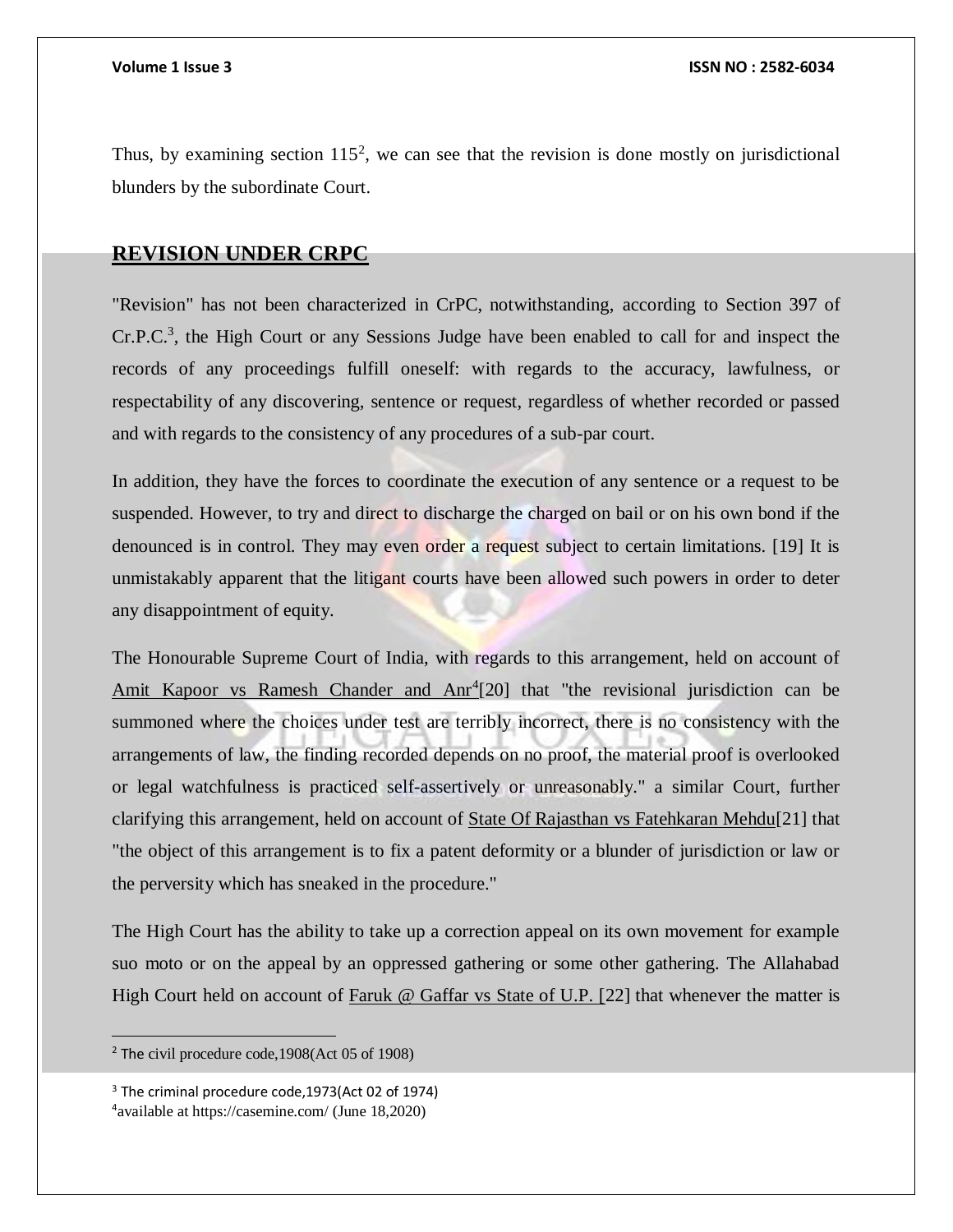#### **Volume 1 Issue 3 ISSN NO : 2582-6034**

brought to the Court and the Court is satisfied that in the realities and conditions of the case, a case is made out for practicing the revisional powers suo moto, it can in all circumstances do as such in light of a legitimate concern for justice

There are sure statutory impediments that have been forced on the High Court for practicing its revisional controls according to Section 401 of CrPC, anyway the main statutory prerequisite to practice this force is that the records of the procedures are exhibited before it, after which it is exclusively the circumspection of the Court:

A denounced is to be given due chance to hear him and on request can't be passed except if this is followed.

In cases where an individual has sent a revisional application accepting that an intrigue didn't lie in such a case, the High Court needs to regard such application as intrigue in light of a legitimate concern for equity.

A use of amendment can't be continued with in the event that it hosts been recorded by a gettogether where the gathering could have advanced however didn't put it all on the line.

The High Court, just as the Sessions Court, may call for the record of any procedure of any inferior criminal Court arranged inside its purview to fulfill itself with regards to the accuracy, lawfulness or respectability of any discovering, sentence, and so forth. In this way, the Sessions Judge could look at the inquiry comparable to the insufficiency of the sentence in perspective on the forces presented on him by Section 397(1) of CrPC. [23]

The contrast between the forces of the High Court and the Sessions Court being that the Sessions Judge can just exercise revisional powers which he has called for without anyone else, though the High Court has the ability to take up a revisional matter without anyone else or when it is brought to its information. The forces of a Sessions Court are equivalent to that of the High Court while managing revisional cases. The Madras High Court for the situation S. Balasubramaninan vs The State of Tamil Nadu [24] held that a Sessions Judge can engage an application in amendment against sentence and review the sentence in specific cases. It has additionally been recently held by the Hon'ble Supreme Court for the situation Alamgir vs State of Bihar [25] that "in regard of improvement of sentence in correction the improvement can be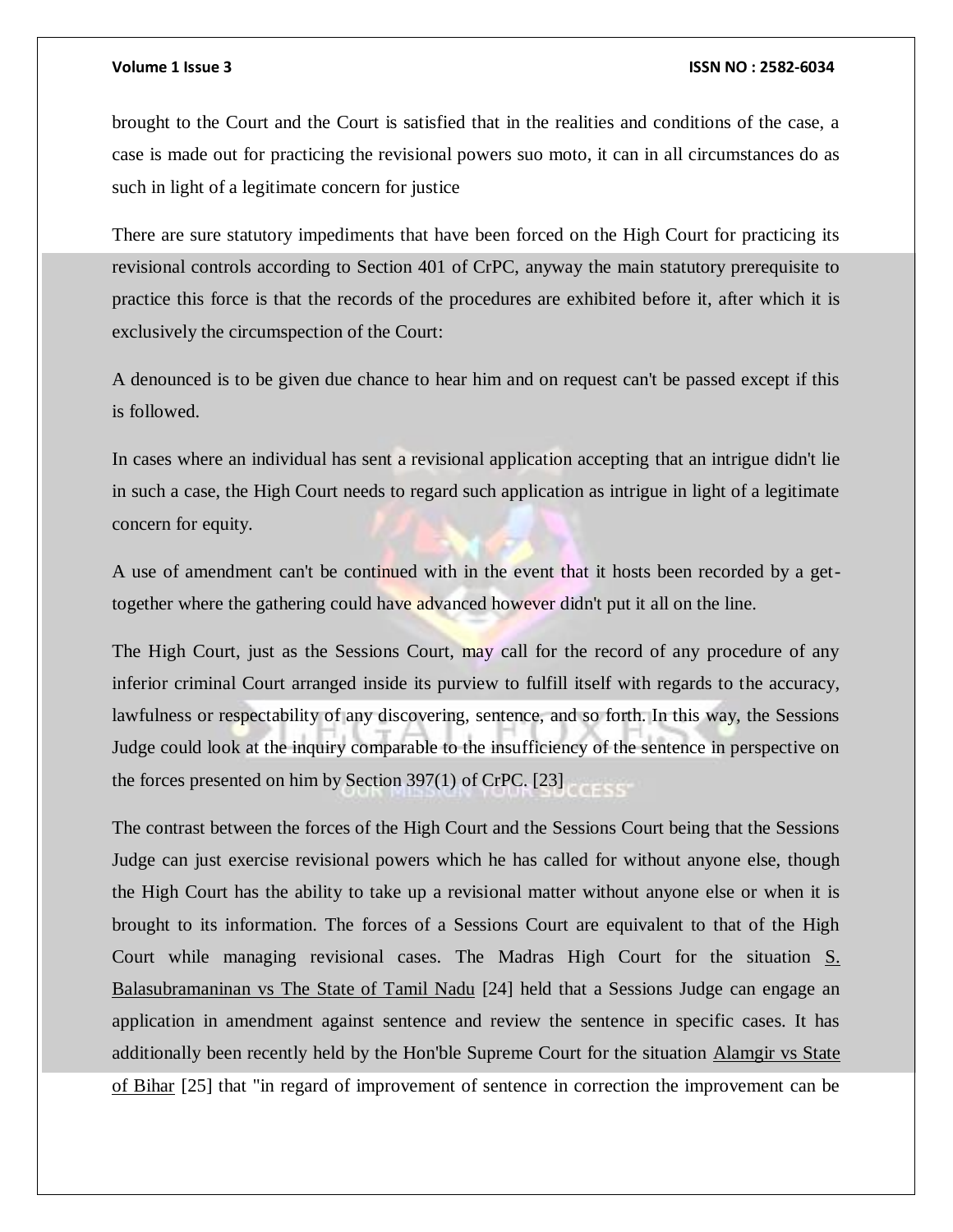made just if the Court is fulfilled the sentence forced by the preliminary Court is unduly permissive, or that in passing the request for sentence, the preliminary court has clearly neglected to think about the important realities"

## **BRIEF COMPARISON BETWEEN REVISION, REVIEW, AND APPEAL**

## **DIFFERENCES BETWEEN APPEAL AND REVISION**

### **1) Legal right in Appeal Vs. Revision**

The appeal is a constitutional right for a party who is not satisfied with any judgement or order of the court. Revision on the other hand is the discretion of the court which means that it can either take place or not.

### **2) Hearing in the court**

The appeal is generally a court hearing like any other whereas revision is not necessarily heard in the court.

#### **3) Type of court**

According to the Civil Procedure Code, an appeal is handled by a superior court to the subordinate court so it must not always be a high court. A high court can only revise any matter.

#### "OUR MISSION YOUR SUCCESS" **4) Power of interference**

In appeals, the courts have the power to interfere in any way but in revision, the influence of intervention is limited and is based on certain conditions.

#### **5) Number of procedures in Appeal Vs. Revision**

There is just a single method consolidated in an appeal that is knowing about the case. In revision, in any case, two techniques are consolidated, preliminary, and final.

#### **6) Continuity**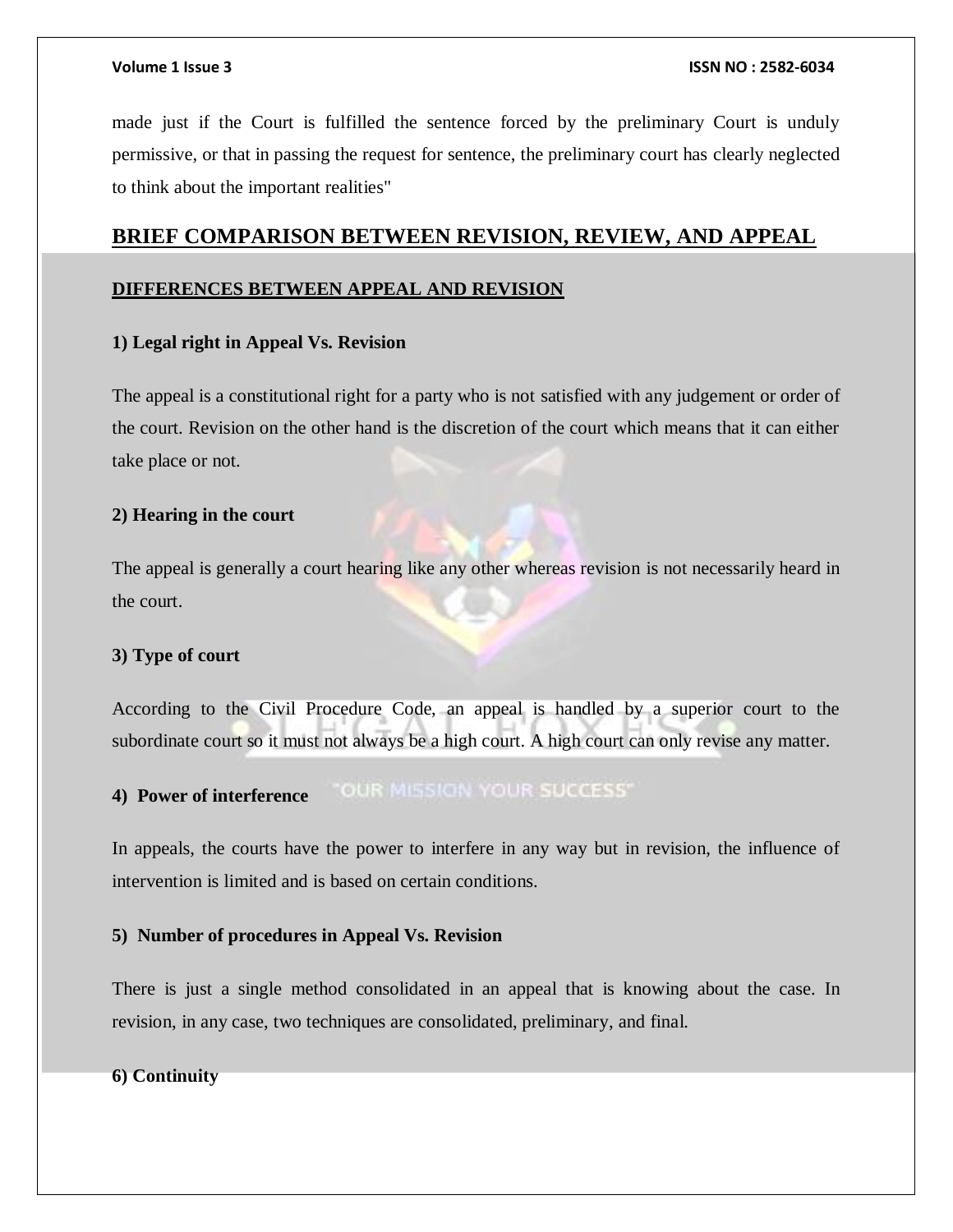An appeal is a continuation of the court proceeding on a certain case in the court of law whereas revision is checking whether the legal actions were followed in the proceedings.

## **7) Type of examination incorporated in Appeal and Revision**

An appeal examines and surveys the question of law and realities of the case while revision involves evaluation of legitimate activities, jurisdiction and method followed to show up at a choice or judgment.

### **8) Time limit**

In an appeal, a party is given a certain time limit to have filed an appeal which begins immediately a final decision or judgement is made by a lower court or subordinate court. In revision there is no time limit as such, a party can file for it any time though the time must be reasonable.

### **9) Filing**

l

For an appeal to be successful the party dissatisfied with the judgement of the subordinate court must file for the appeal but in the case of revision filing is not a necessary act.

## DISTINCTION BETWEEN REVIEW AND REVISION

- 1. The Review is contained in <sup>5</sup>[Section 114 and Order 47 of the CPC](http://www.mondaq.com/india/x/136864/Copyright/Courts+Powers+Under+Section+114+Read+With+Order+47+Rule+1+Civil+Procedure+Code+Narrow+And+Confined+Delhi+High+Court) whereas revision is contained in [Section 115 of the CPC.](http://www.aaptaxlaw.com/code-of-civil-procedure/section-115-115a-code-of-civil-procedure-revision-district-court-powers-of-revision-section-115-115a-of-cpc-1908-code-of-civil-procedure.html)
- 2. The Review is given by the court which passed the decree or made the order whereas revision is executed only by the High Court.
- 3. The Review can be done only after the passing of the order whereas revision can be done when the case has been decided.
- 4. The decree granting a review is appealable whereas the decree granting a revision is not appealable.

5 available at https://www.lawnotes4u.in (June 19,2020)